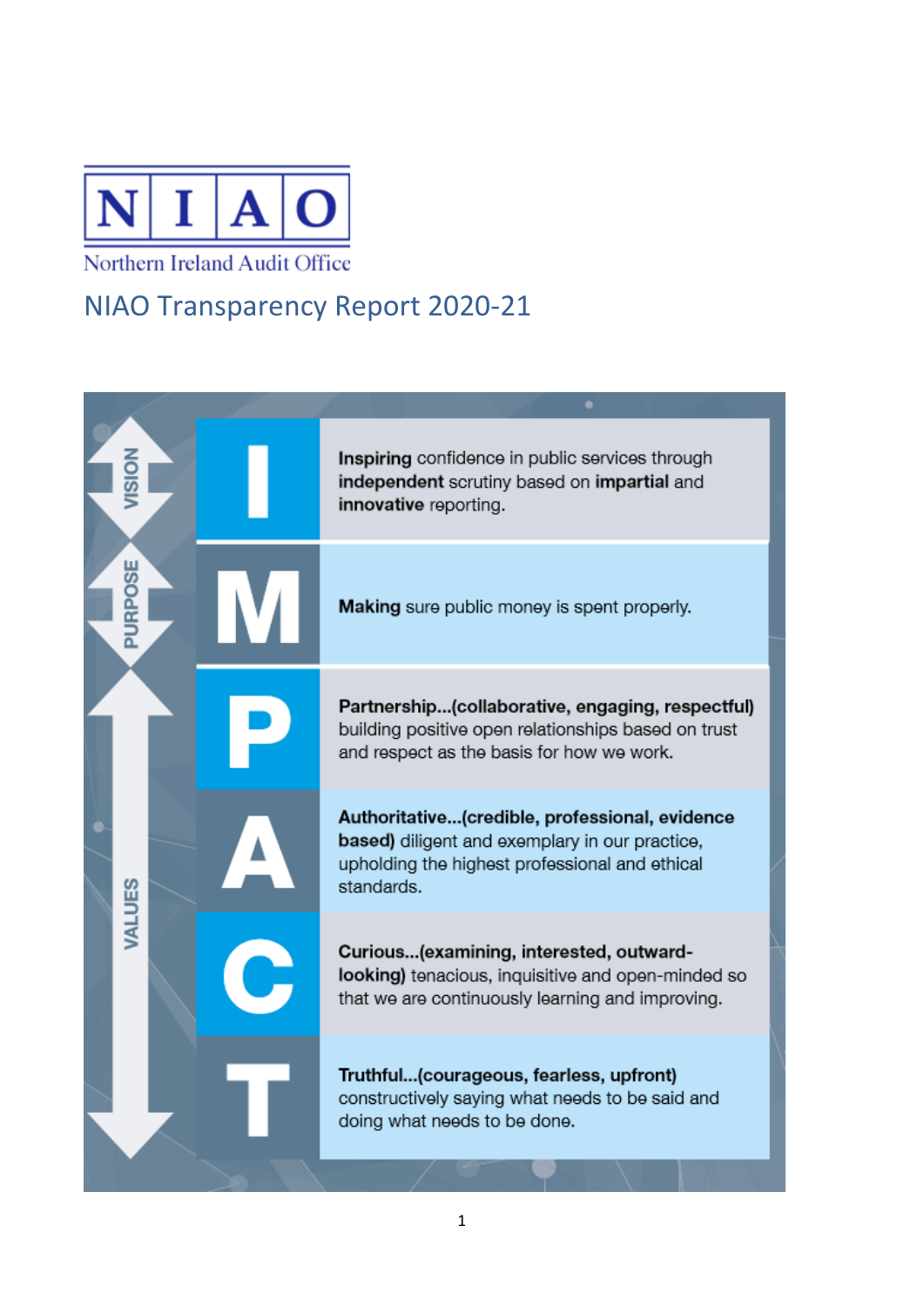## **Introduction**

This report is designed to provide the reader with background information about the role of the Comptroller and Auditor General (C&AG), and the Northern Ireland Audit Office (NIAO / the Office) and the work that it undertakes. Unlike the private sector audit firms, there is no requirement for the Northern Ireland Audit Office to publish a transparency report however, as outlined in our values, 'we wish to build open positive relationships based on trust and respect'. We are committed, therefore, to demonstrating the principle of transparency in all that we do.

Part one of this report provides information about our role, our governance arrangements and the impact of our work.

Part two provides information relating to our audit independence and quality.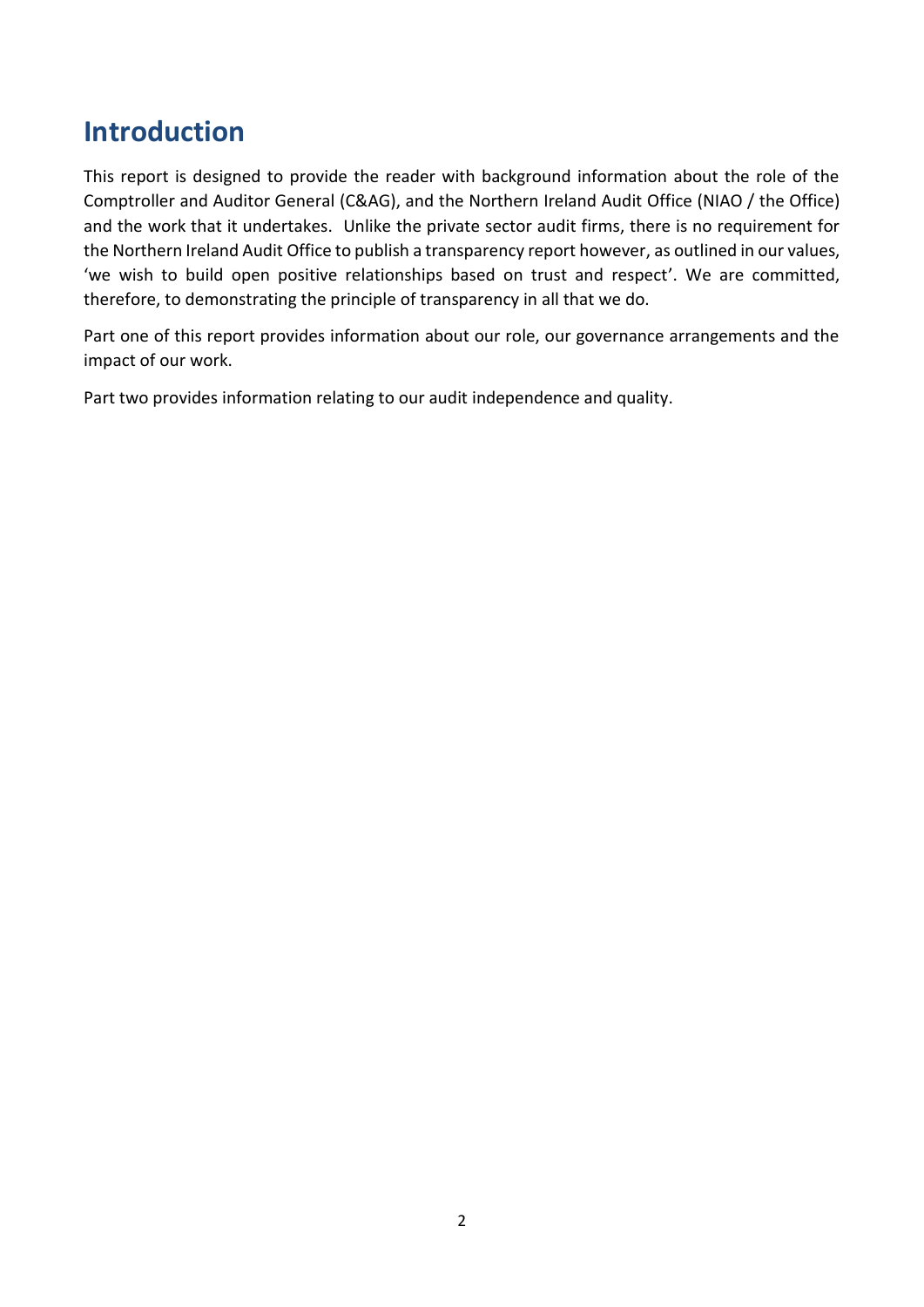# **Part One: About the NIAO**

NIAO, through its financial and public reporting work, seeks to hold public bodies to account for the way they spend public money. It does this by providing objective information, advice and assurance on how public funds have been used and encouraging best standards in financial management, good governance and propriety in the conduct of public business.

## **Comptroller and Auditor General**

The C&AG is head of the NIAO and a Crown appointment made on the nomination of the Northern Ireland Assembly (the Assembly).

Under the Audit (Northern Ireland) Order 1987, the holder of the office is a Corporation Sole, and responsible for the appointment of NIAO staff who assist him in the delivery of his statutory functions. He has complete discretion in the discharge of his statutory audit functions, with responsibility for the programme of audit work, all audit opinions and judgements resting with him alone. Both the C&AG and his staff are totally independent of government.

The C&AG's main duties are carried out on behalf of the Assembly and he works in close association with the Assembly's Public Accounts Committee (PAC). The PAC's investigations on Northern Ireland matters are based on the C&AG's reports and the C&AG takes into account any proposals from the Committee when he decides the programme of examinations his staff should undertake.

### **Governance**

The C&AG, as Accounting Officer for the NIAO, is accountable to the Assembly and the public for operating the NIAO and how the Office uses public money.

As a corporation sole and head of the NIAO, the C&AG has primacy in determining the strategy, staffing and structure of the Office and accordingly is responsible for designing and implementing internal governance arrangements to support him in the delivery of his functions. In fulfilling his role, he is supported by the Chief Operating Officer and Senior Management Team, an Advisory Board and its sub committees, and an internal audit service operating to Public Sector Internal Audit Standards.

The internal governance arrangements of the NIAO established by the C&AG are set out in Appendix one and a 'Memorandum of Understanding on the Governance and Accountability Arrangements of the Northern Ireland Audit Office' (MOU) agreed between the Audit Committee of the Assembly and the NIAO.

## **Organisational Structure**

The Office's structure comprises six directorates, all of which have a portfolio of operational audit work. One of the directorates also provides corporate support, covering activities such as HR, finance, ICT and accommodation. This structure is designed to:

- provide flexibility and agility to balance workflow and meet peaks in activity, and reduce reliance on temporary appointments;
- enhance knowledge and skills sharing;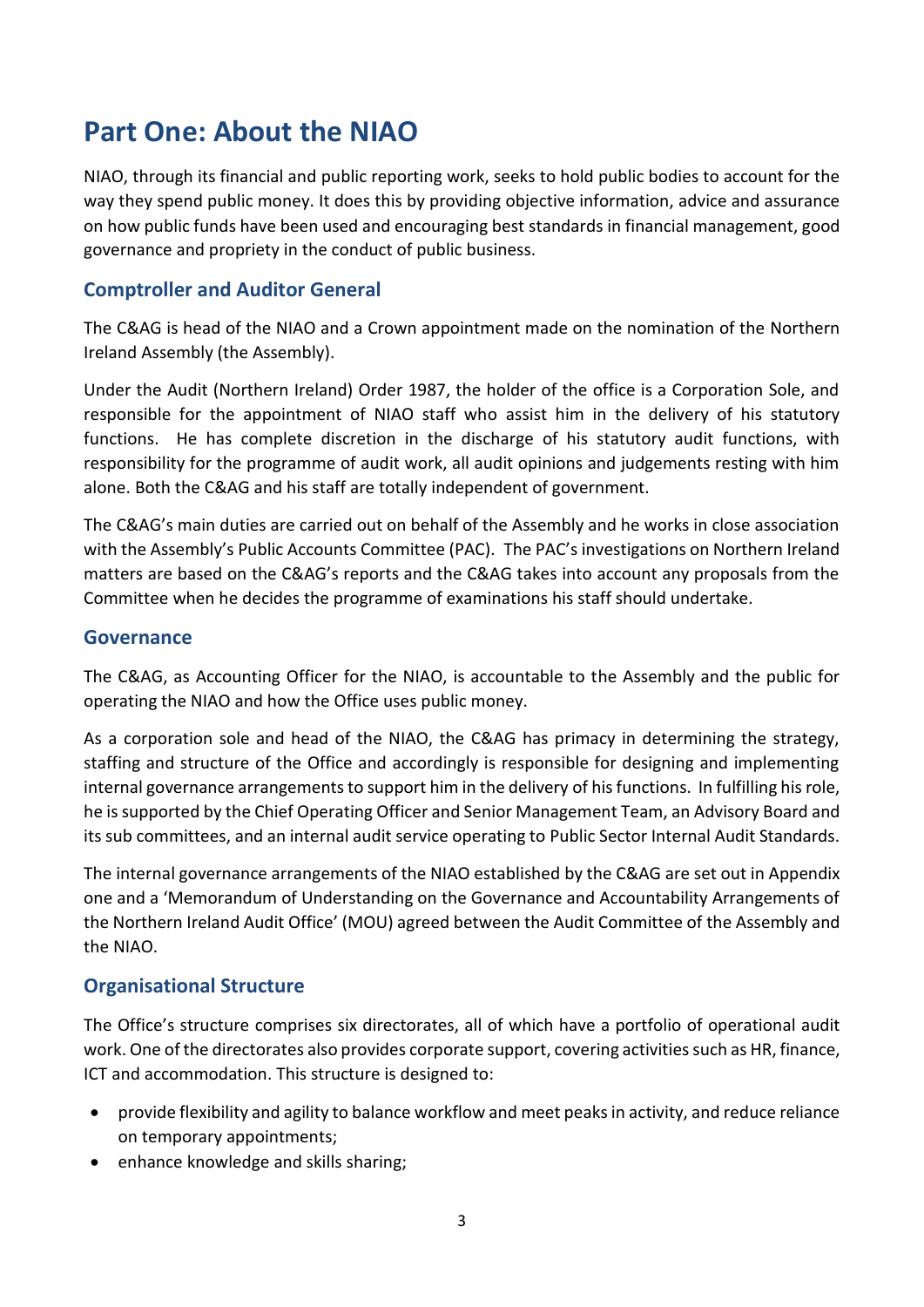- create a strong client focus;
- enhance team work and build stronger staff networks;
- provide opportunities for career development, as well as job enrichment; and
- provide autonomy in decision-making.

### **Our role**

The NIAO scrutinises public spending in Northern Ireland. Our audit remit covers both the central and local government sectors.

The C&AG is the external auditor of Northern Ireland departments, executive agencies and other central government bodies, including non-departmental public bodies and health and social care bodies. He has extensive rights of access to information held by a wide range of public sector organisations, and his inspection rights extend to the records of contractors and those who receive public money. The results of his work are reported to the Assembly.

In addition, a senior member of NIAO staff is designated as the local government auditor by the Department for Communities with the consent of the C&AG and, assisted by NIAO staff, is responsible for the audit of Northern Ireland's councils and associated local government bodies. The results of this work are reported to the Department for Communities.

By reporting the results of our audits to the Assembly, government departments and bodies are held to account for how they use public money, thereby safeguarding taxpayers' interests. Our work also aims to help public service managers improve performance and service provision.

Financial audit work undertaken by the Office comprises the audit of central and local government body accounts. We audit the financial statements of nearly all central government organisations, both their income and expenditure, and report on them to the Assembly. We also audit the financial statements for local government bodies in Northern Ireland. The purpose of our financial audit is to provide independent assurance that the accounts of an audited body give a true and fair view of its financial position, have been prepared in accordance with the relevant accounting requirements and, where relevant, that the transactions underlying the financial statements are in line with the intentions of the Assembly and other authorities. Where there are significant issues arising, we make a report to the Assembly which can be considered by PAC. We inform the organisations we audit of issues we find during our work, giving our independent view on areas where the audited body could improve its governance, controls and financial management.

During 2020-21 we certified 124 central government accounts and 13 local government accounts.

In relation to public reporting, during 2020-21 we published ten Value for Money (VFM) Reports; one General Report (Local Government); and four Good Practice Guides, including a short guide on COVID-19 Fraud Risks. In addition, an overview of the NI Executive's response to the COVID-19 pandemic was published as well as guides which provide an overview of the work we complete for each department.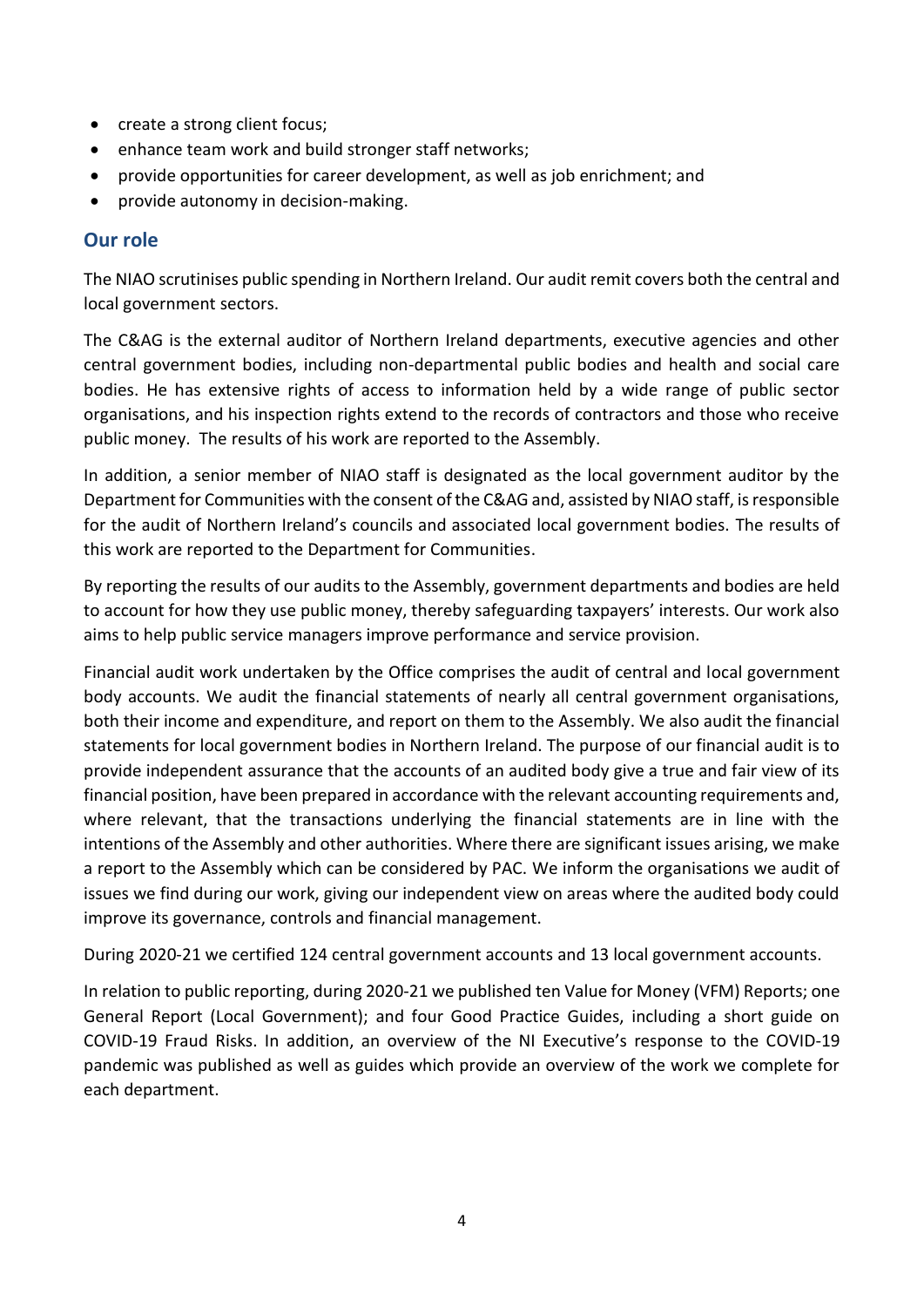## **Impact of our work**

We have a responsibility to provide value for money on the services we provide to our stakeholders. One way in which we do this is by identifying the quantifiable financial impact of our work. In doing so, we recognise our measurement of impact will only present a partial picture as it is hard to quantify the deterrent effect of public audit in contributing to improved public services.

During 2020-21, quantitative financial impacts of £60 million were achieved as a result of the work of the Office. This figure has been independently validated by the Office's External Auditor and represents 8.2 times the net resource outturn of the Office (2019-20: 9.5 times). The extent of savings achieved can fluctuate from year to year and is largely dependent on the nature of the studies undertaken in the year.

## **Finances**

The Audit (Northern Ireland) Order 1987 requires the C&AG to prepare a Supply Estimate each financial year. The Audit Committee of the Assembly examines our budget proposals, agrees the annual Supply Estimate with the C&AG, and lays the Supply Estimate before the Assembly for approval.

The Assembly Audit Committee approved the NIAO budget proposal for 2020-21 in February 2020. The Budget Act (Northern Ireland) 2020 was approved by the Assembly and enacted on 26<sup>th</sup> March 2020. The authorisations, appropriations and limits in this Act provided the authority for a Vote on Account to provide cash and resources for the initial months of the 2020-21 financial year.

While it would be normal for this to be followed by the 2020-21 Main Estimates and the associated Budget (No. 2) Act before the summer recess, the COVID-19 emergency and the unprecedented level of allocations which the Executive agreed in response, necessitated that the Budget (No. 2) Act instead authorise a further Vote on Account on  $17<sup>th</sup>$  June 2020 to ensure continued access to cash and resources until the 2020-21 Main Estimate was laid. The 2020-21 Main Estimate, and the associated Budget (No.3) Act, was approved by the Assembly and enacted on 25<sup>th</sup> November 2020.

NIAO's activities are funded through direct funding from the Northern Ireland Consolidated Fund plus audit fees paid by some audited bodies and other miscellaneous income. Our full financial information, including a detailed remuneration and staff report, will be contained in our Annual Report and Resource Accounts 2020-21.

The NIAO budget proposal for 2021-22 was agreed by the Assembly Audit Committee in December 2021 and will be included in the 2021-22 Main Estimate when it is laid before the Assembly for approval.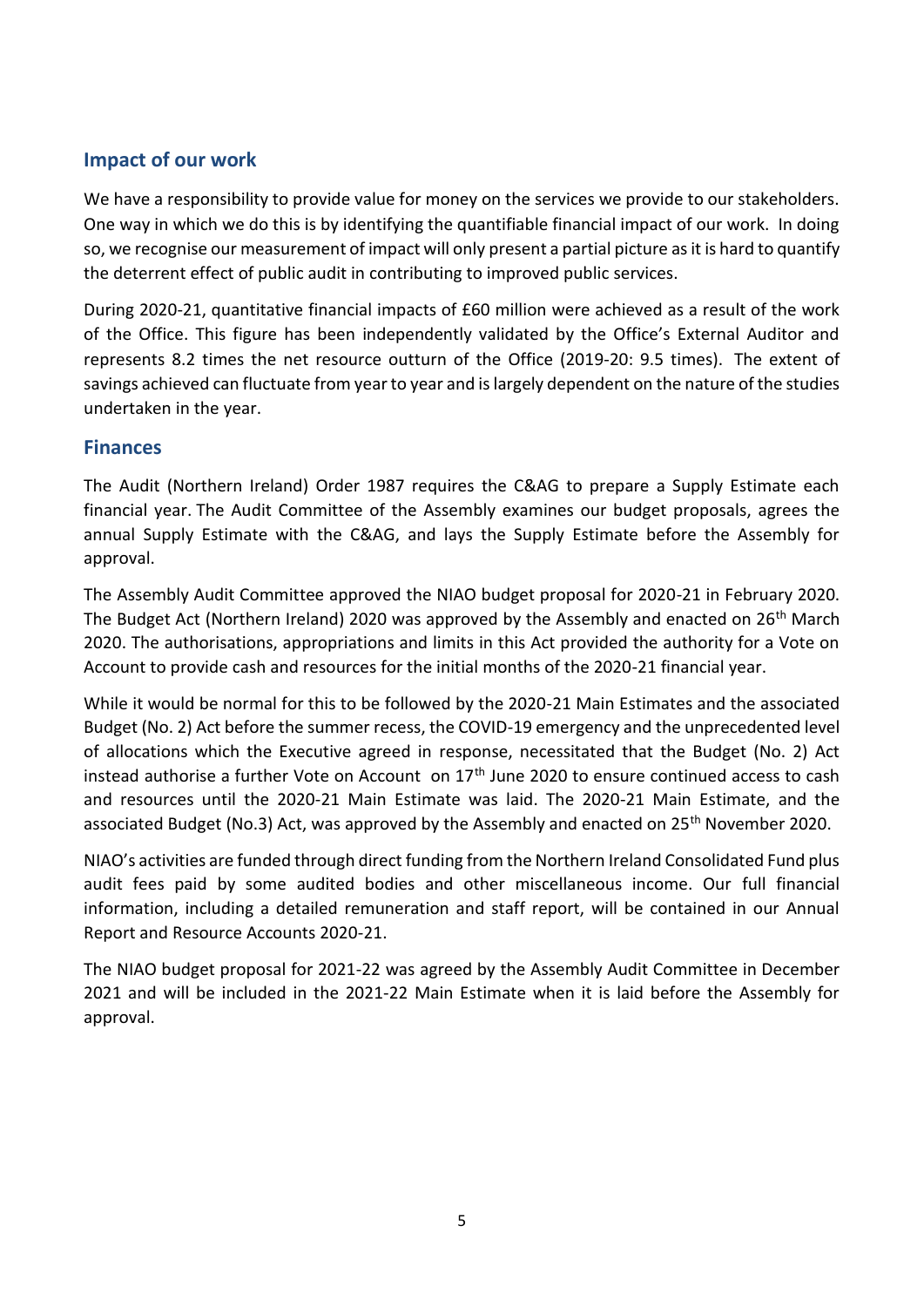# **Part Two: Audit independence and quality**

The quality of work of the NIAO is fundamental and therefore quality control is built into every aspect of it.

NIAO's quality control processes have been developed to meet the requirements of the International Standard on Quality Control (UK) (ISQC1), 'Quality Control For Firms That Perform Audits And Reviews Of Financial Statements, And Other Assurance And Related Service Engagements'.

ISQC1 requirements are primarily relevant to NIAO's financial audit work. The NIAO 'Value for Money Standards' handbook applies to the Office's VFM work.

The NIAO's quality framework is set out in the policy document 'Quality Control in the Northern Ireland Audit Office'.

## **Leadership**

Ultimate responsibility for the NIAO's system of quality control rests with the C&AG. The Chief Operating officer is responsible for overseeing the design and implementation of quality assurance arrangements, and all staff have a responsibility to deliver quality audit work.

NIAO ensures that audit firms who support the Office by carrying out audit or other specific assignments on its behalf on a contractual basis also have policies in place in respect of ISQC 1 quality control arrangements.

## **Independence**

For our work to have the impact and influence required, we must uphold high ethical standards. This underlines the need for the C&AG's staff to be objective and impartial in all their work, including accurate, fair and balanced reporting.

NIAO expects staff to adhere to the relevant internal and external quality standards for its work. This includes International Standards on Auditing (ISAs) (UK), our VFM standards, professional ethics, and ISQC1. Ensuring compliance with the standards and for creating a culture of professionalism, rigour and openness to challenge is the responsibility of the compliance partner. The Chief Operating Officer is NIAO's compliance partner for central government work and the Comptroller and Auditor General is the compliance partner for local government work.

All staff undergo training to ensure that they understand the ethical and professional standards to which they must adhere. The NIAO Code of Conduct outlines the principles staff must observe in undertaking their NIAO audit work including:

- integrity;
- objectivity;
- professional competence and due care;
- confidentiality; and
- professional behaviour.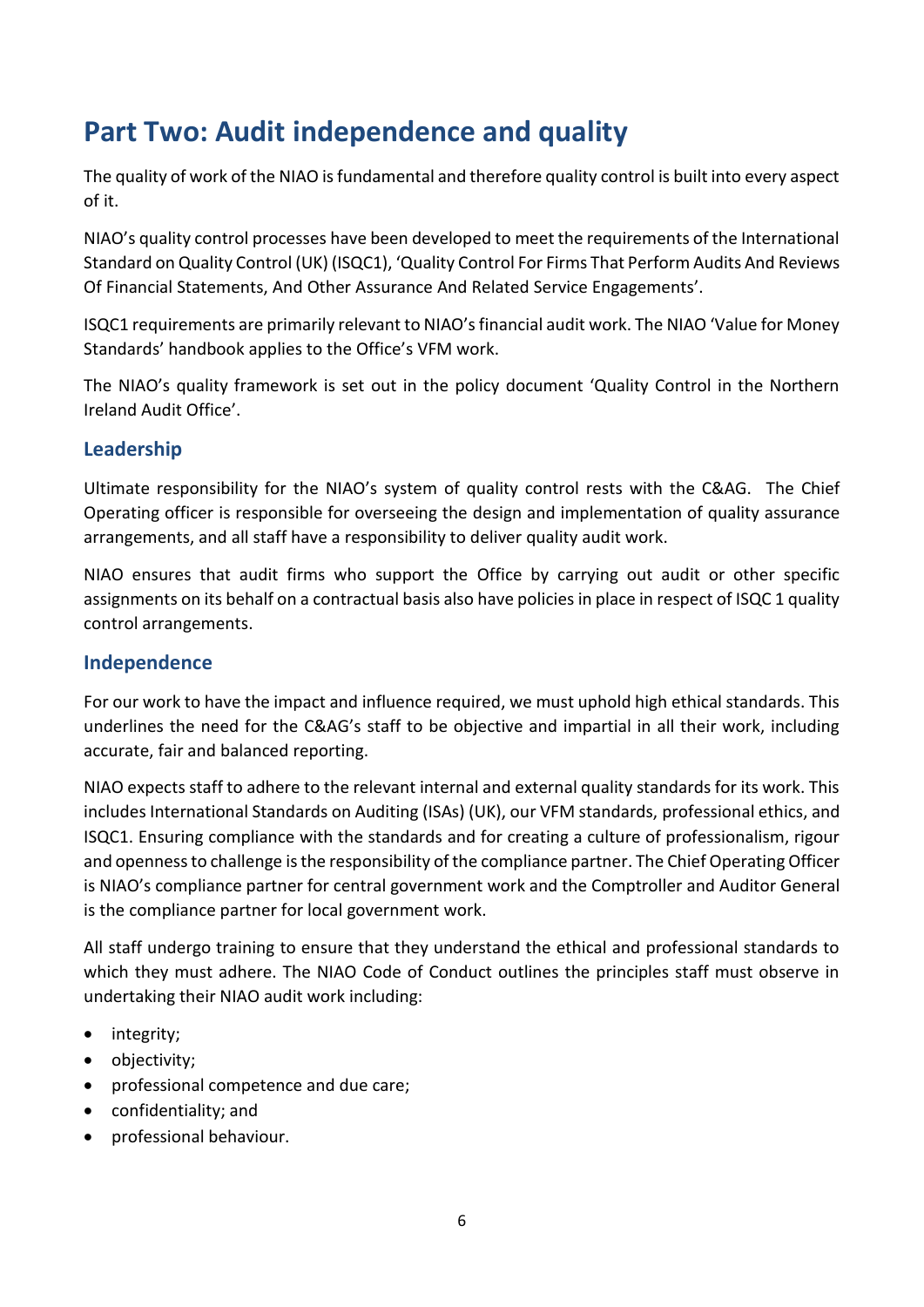The Code of Conduct states that staff have a duty to declare any private interests relating to their public duties and to take steps to resolve conflicts arising in a way which protects the public interest.

All staff provide an annual Code of Conduct return confirming that they have understood and complied with the Code of Conduct provisions, declaring any external interests or activities which might potentially conflict with their position or work at NIAO.

There are strong safeguards against threats to our independence. The C&AG's independence is enshrined in statute and he is appointed to the vast majority of audits (including VFM) by statute.

Conflicts of interest can arise as a result of over-familiarity which can present a risk to compliance with ethical standards. NIAO has a policy of rotating staff between assignments to ensure that this does not arise. It is NIAO's policy for engagement directors and engagement managers to continue with a particular client, or for financial audit, a specific engagement to the fifth year of association (inclusive), unless there are any identified threats to their or the C&AG's objectivity or perceived loss of independence that cannot be properly mitigated. In years six and seven the presumption is that the engagement directors and engagement managers will be rotated due to the length of association alone, even if there are no other identified threats to objectivity or independence unless there are overriding operational reasons for them to remain in place. No engagement director or engagement manager will act as part of an audit team for a period of more than seven years. Once rotated, relevant individuals should have no further involvement in work relating to the body for five years. Where the role of engagement director is delegated the same rotation policy applies to the individual undertaking the role.

All other staff will be rotated regularly to ensure that they have experience within and across teams. No member of staff will work on a particular audit for a period of more than seven years. The timing of any staff rotation is always carefully considered to ensure that continuity to each assignment is maintained as much as possible. Any firms contracted to undertake financial audit work on behalf of NIAO also rotate staff in line with NIAO policy.

## **Our people**

The training and development of all staff is vital in maintaining and developing the required capabilities and competence necessary to undertake our work. The Office develops the capabilities and competence of its staff through a combination of structured and unstructured training, work experience and mentoring.

The NIAO's core skills is that of an auditing organisation. A large majority of staff are members of, or trainees with, the main accountancy institutes, allowing the NIAO to meet the professional standards required of all financial auditors. This base is supplemented by other staff with relevant professional skills and by contractual partnerships with private firms. Our trainee accountants follow clearly defined development paths to gain the necessary experience. The professional accountancy training for staff is supplemented by in-house training in both financial and VFM work.

All staff are expected to undertake continuing professional development (CPD) and to take responsibility for updating their knowledge as well as ensuring that they comply with the requirements of their respective professional institutes, where applicable. Audit staff are expected to attend technical update courses, as provided, and all staff are provided with an internal annual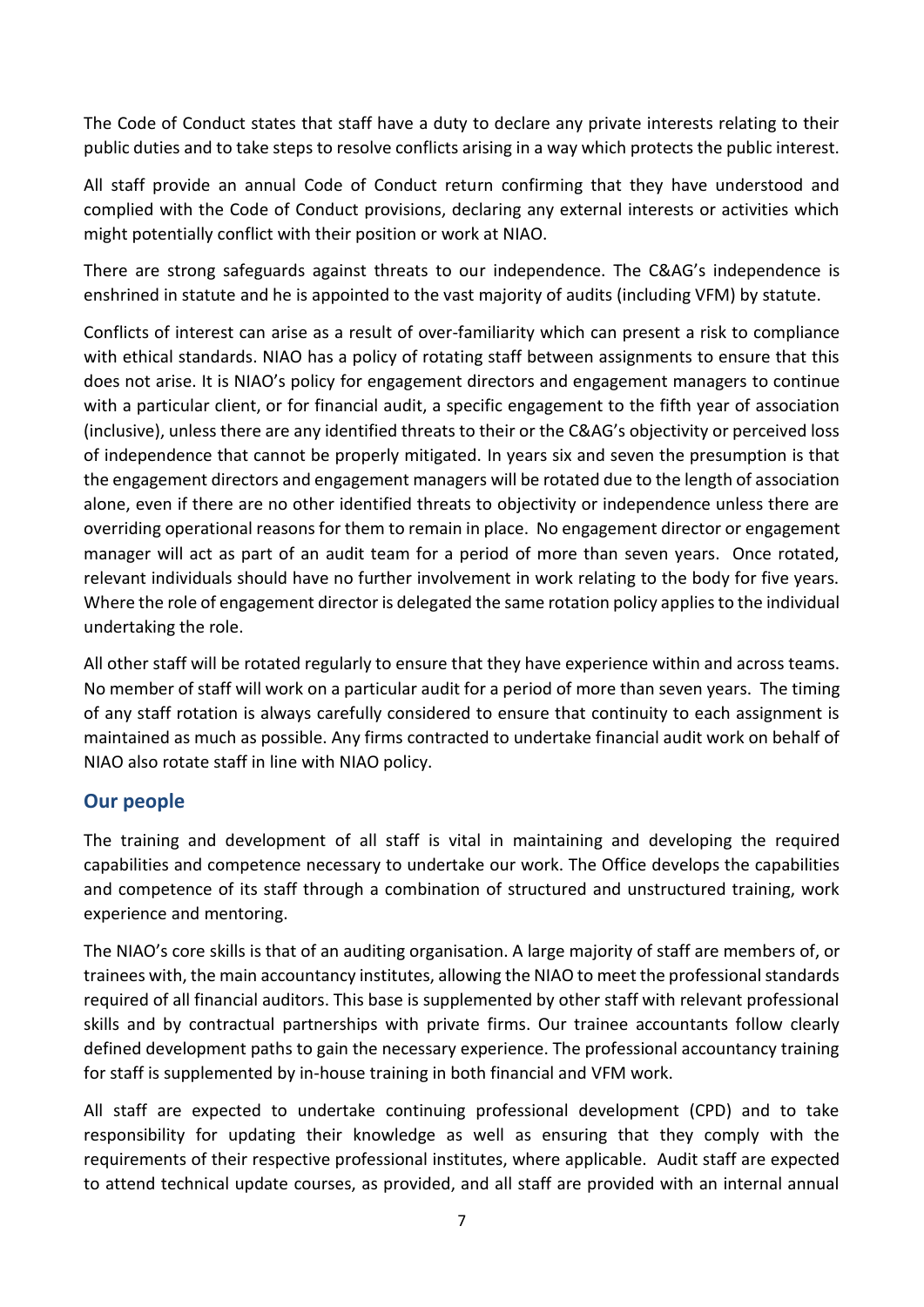training programme and a variety of external training courses to meet their CPD and to suit the competency requirements of their area of work.

Quality is at the centre of not only our recruitment procedures, but also is maintained through our learning and development strategy and our performance assessment system.

## **Engagement performance**

It is of the ultimate importance to the C&AG that all NIAO staff deliver a quality audit that complies with legal and regulatory requirements and professional standards. The NIAO has established procedures to ensure that audit engagements are performed to the standards expected. In financial audit this is through the Financial Audit Manual methodology and for VFM audit through the VFM Standards methodology.

#### **Public Reporting: Value for Money**

The NIAO expects staff to adhere to internal quality standards set for VFM work. The NIAO's VFM Standards handbook sets out the main mandatory standards that all VFM studies must meet, together with guidance on current approaches to implementing the standards. It is supplemented by additional policy guidance relating to specific aspects of VFM work.

NIAO VFM studies are subjected to a range of formal internal quality assurance checks in order to maintain and improve the quality of the published reports.

#### **Financial Audit**

NIAO's financial audit work complies with ISAs (UK). NIAO engages with the other UK public audit bodies and with private sector firms contracted to the NIAO. This helps to share good practice and learn from other practitioners.

NIAO's audit methodology is outlined in the Financial Audit Manual, the main reference source for audit policy and guidance. The manual is regularly updated. Financial audit work follows a standardised format. All financial audits are documented using a specifically tailored computer software package which provides standardisation of audit tests and working papers that reflect NIAO audit policy and methodology. It also records the timing and extent of internal review undertaken. This package, along with the Financial Audit Manual, supports our financial auditors in auditing in a professional, diligent and independent way.

#### **Internal review**

Overall responsibility for the financial audit engagement performance rests with the assigned engagement director. Quality control is built into all stages of the financial audit to ensure that work is of high quality and that it complies with auditing standards. For the vast majority of audits, there are two review stages:

- first stage review a review of all audit tests and working papers; and
- $\bullet$  second-stage review a second review to confirm that sufficient and appropriate audit evidence has been obtained to support the recommended audit opinion. This review focuses on the risks of material misstatement and key issues of judgement made by the team.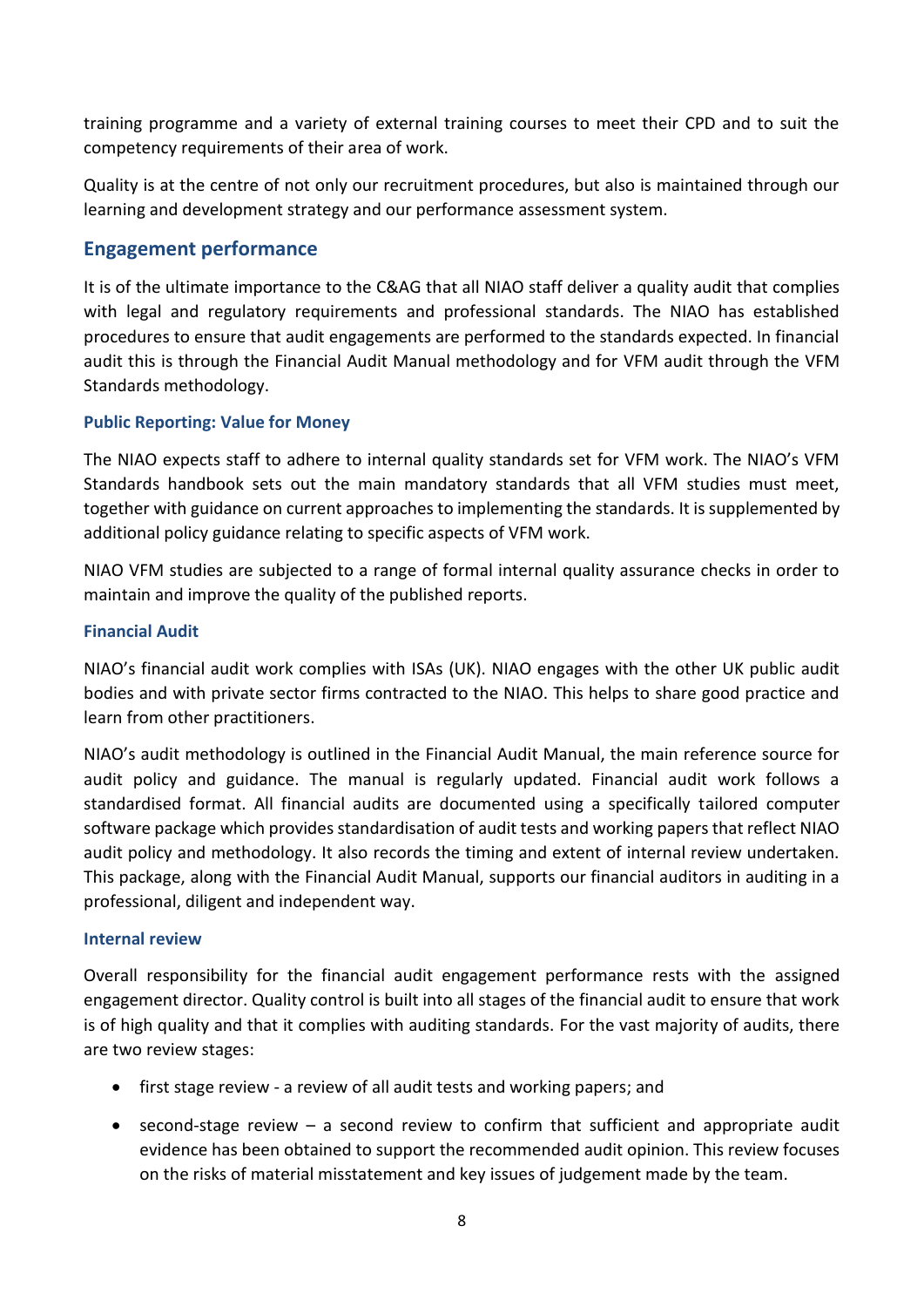The Office has in place a process for delegating audits assessed as being lower risk and lower complexity. These audits have only one single stage combined review which covers all elements of both the standard first and second stage review. This is conducted by the delegated engagement director.

#### **Technical and Specialist advice**

Where an engagement director identifies a significant matter that requires professional judgement, they may consult with peers and/or the Office's designated Technical Director before deciding the appropriate response. During the year a range of technical guidance was issued and a wide range of advice provided on key audit or accounting issues. In total, seventeen audits with significant matters of judgement were referred to the Technical Director during 2020-21. Arising from these, the C&AG's opinions on eight accounts were qualified (some accounts received more than one qualification) and a further two opinions were modified (but not qualified) as at 31 March 2020.

### **Engagement Quality Control Review**

A further peer review, an Engagement Quality Control Review (EQCR), may be completed by an independent director before certification. EQCRs focus on the key areas of professional judgement for those audits where there is a particular sensitivity or significant risk to the C&AG and to the NIAO, for example, if it is likely that the C&AG is likely to provide a qualified audit opinion or report on the accounts, or if the engagement director identifies that significant or difficult judgements have been made that affect the C&AG's audit opinion. Four financial audits were subject to EQCR in the period.

### **Private firms undertaking financial audit work for the NIAO**

In financial terms around 30 per cent of our financial audit work is contracted out to private sector firms. The quality of services offered by the firm is assessed as part of the tendering process and is a key factor in the contract award decision. Audit plans and audit findings are reviewed by the relevant NIAO audit team. The C&AG is responsible for signing the audit certificates for all contracted out audits. A detailed review of firm's working papers is conducted for those audits which are assessed to be of higher audit risk. Contractor engagement performance is assessed and audit teams regularly communicate with the firm's key audit team members regarding concerns or areas for improvement. In addition the Office's Financial Audit Contractor Liaison Director is responsible for ensuring that, where appropriate, further feedback on performance is discussed with the firm's Partner.

The office undertook a major procurement exercise in 2018 that resulted in the award of new contracts up to 2022-23 across a range of sectors. These new contracts require a different approach to contract management resulting in some changes to our current audit approach including the following:

- Key Performance Indicators (KPIs) have been developed for different stages of the audit process as well as additional sector specific KPI's;
- Each quarter, contractors will provide Performance Monitoring Reports to the NIAO Contract Manager summarising the contractor's performance against the KPI's;
- Contractors also attend Performance Review Meetings with the NIAO Contract Liaison Manager and Director following the March and September quarters; and
- A new process for determining when pre-certification file reviews are required.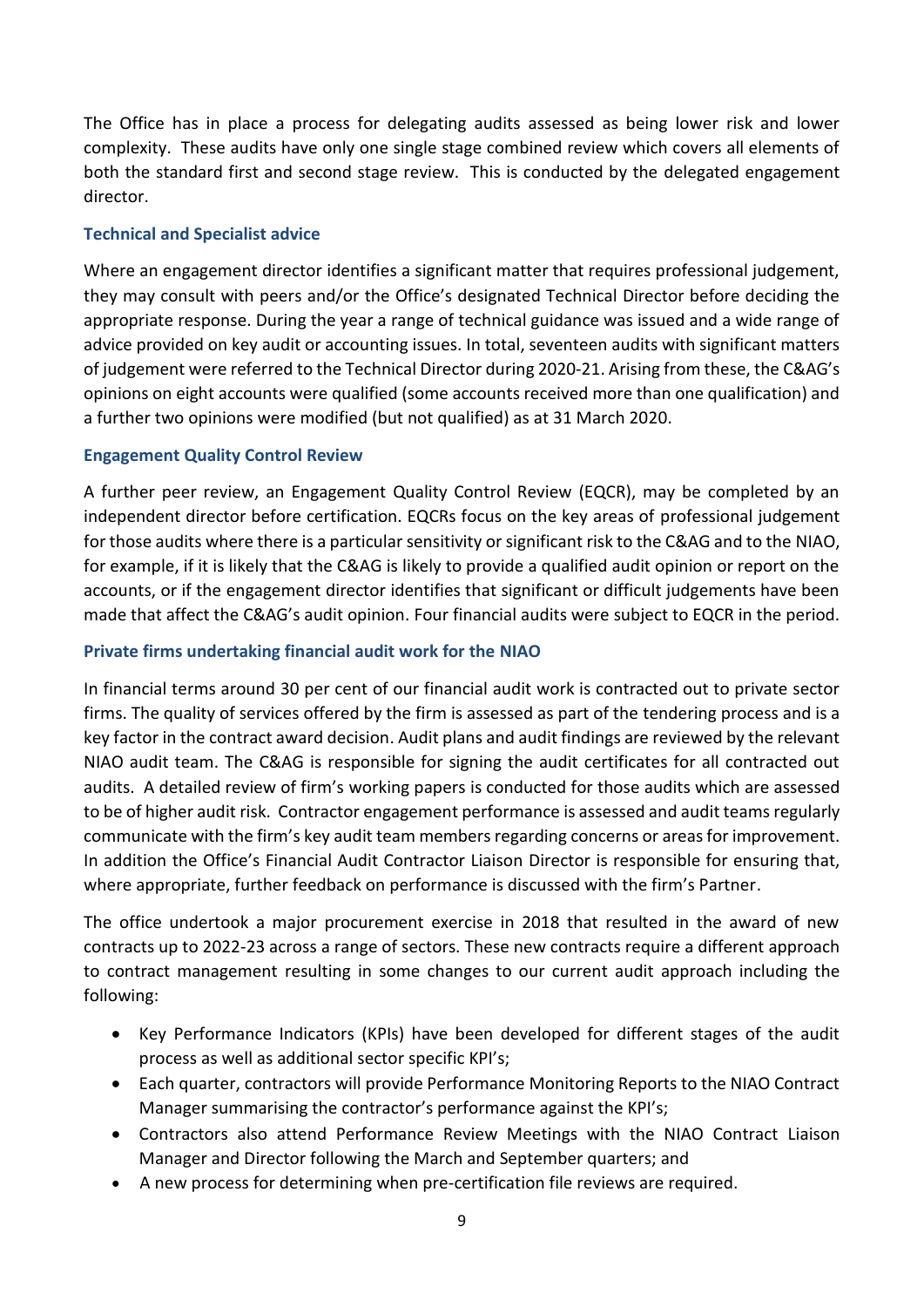## **Quality Monitoring**

#### **Public Reporting: Value for Money**

After publication, NIAO's VFM reports are assessed by a panel of external specialists who rate the report on a number of areas including presentation, technical content and quality of recommendations. During 2020-21 the office published ten VFM Reports; one General Report (Local Government); and four Good Practice Guides, including a short guide on Covid-19 Fraud Risks. In addition, an overview of the NI Executive's response to the Covid-19 pandemic was published as well as guides which provide an overview of the work we complete for each department. Six reports were assessed by an external review panel and an average rating of 3.7 provided on a scale of 1 to 5, with 5 representing outstanding (2019-20: Average of 3.5).

The Office also undertakes an annual cold review programme comprising a sample of VFM examinations by independent internal review teams. The purpose of the reviews is to consider whether the study was properly planned and conducted in accordance with NIAO policies and quality standards for VFM work. A sample of two studies published in 2020-21 was selected. Overall, the reviews concluded that the reports were generally comprehensive, clearly written, logically structured, and overall were informative and persuasive. Areas highlighted for improvement by the independent internal review have been communicated to all staff.

#### **Financial Audit**

The NIAO undertakes an annual financial audit quality assurance programme. Quality assurance reviews are completed after the audit has been certified and review teams are independent of the audit being reviewed, and include teams from other UK audit agencies. The sample of audits generally covers the work of all engagement directors annually and engagement managers on a rotational basis, including audit work contracted out to private sector firms.

NIAO's Technical Team coordinate the programme and communicate areas for improvement to all financial staff and, where appropriate, incorporate them into further guidance or training, or both. The findings are largely qualitative and show where audit quality has improved, as well as identifying areas to address.

A representative sample of eight audits, certified between September 2019 and October 2020, was independently reviewed in the programme. For the first time, two reviews were completed by ICAEW who have been appointed by the Office to provide external quality reviews of a sample of two audits on an annual basis. Four reviews were completed externally by teams from other UK public audit agencies, with two reviews completed by NIAO staff who were not involved in the audits which they reviewed.

In addition, two further reviews were undertaken on audits where the previous review had found that the audit opinion was at risk. These reviews only considered whether significant issues raised in the previous review had been adequately addressed and rectified in the subsequent year's audit. The outcome of these reviews concluded that the prior year significant issues had been fully or substantially addressed.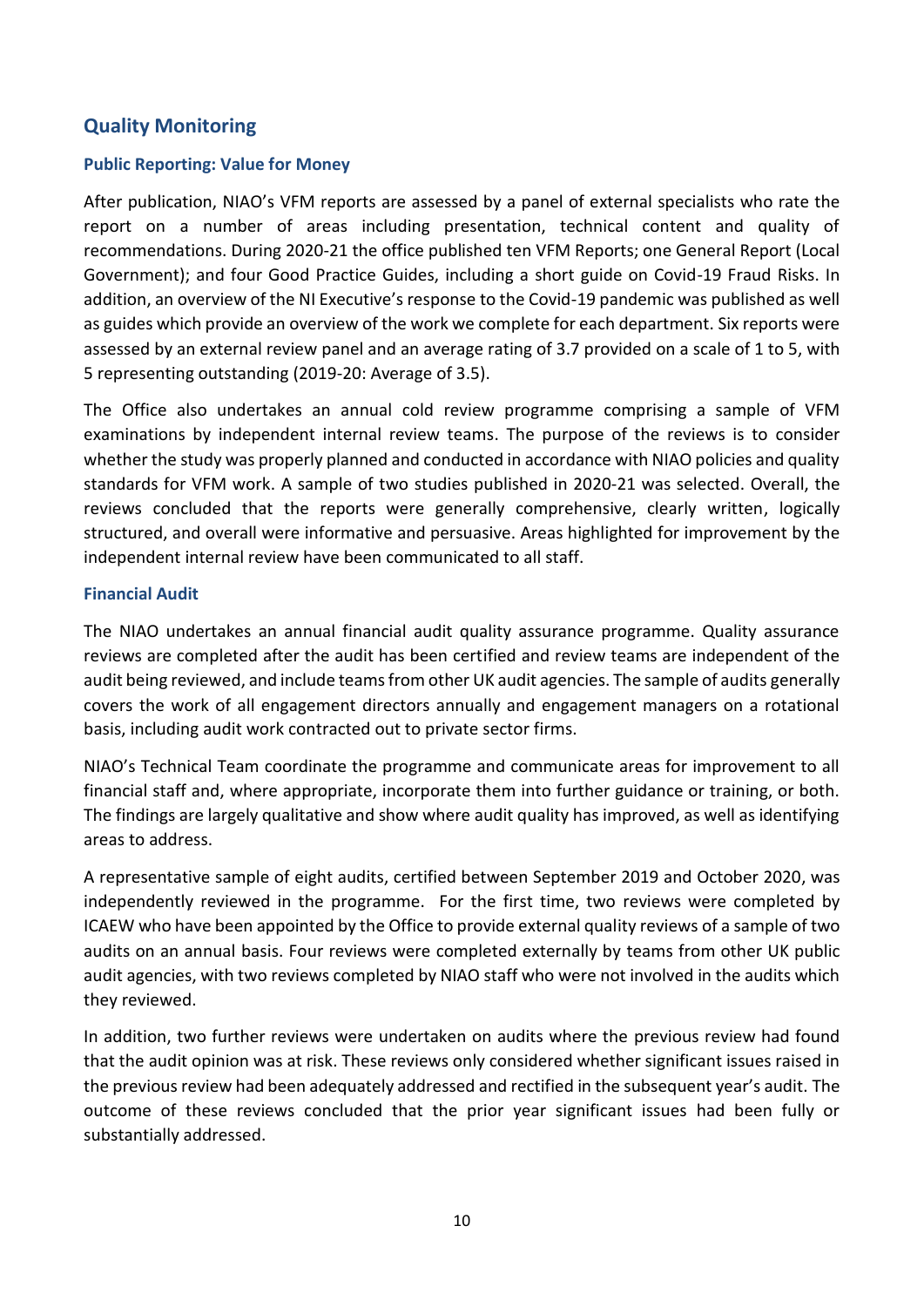Eight financial audits were subject to Quality Control review, six were externally validated by ICAEW and the other UK public audit agencies. Six of the eight audits were found to be compliant with the standards and principles of the International Standards on Auditing (ISAs) (UK) and with the NIAO's audit methodology with only minor recommendations made for improvement. In the two remaining cases reviewers concluded that, while the audits were generally compliant with ISAs and the audit methodology, there were a number of areas for improvement in the audit approach and/or the evidence obtained. .

Areas for improvement identified through these reviews have been communicated in a guidance paper, and all financial audit staff have been given time to consider in detail and action matters arising within their audit files. In addition, audit managers have been asked to discuss recommendations and guidance included in this paper with their audit teams.

**NIAO**

**May 2021**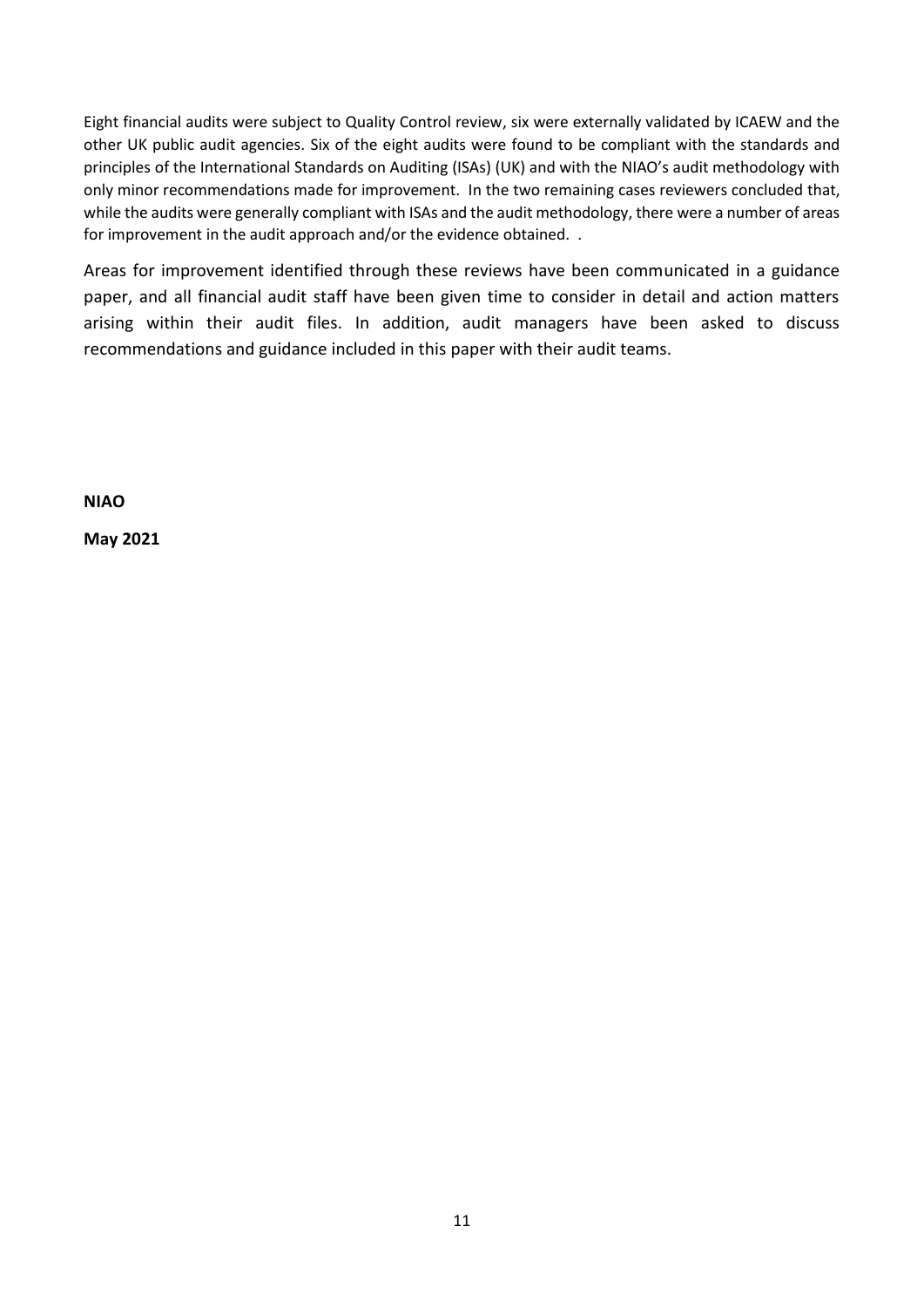## **Appendix One**

## **NIAO Internal Governance Arrangements**

The Office's internal governance framework is illustrated below.



#### **Senior Management Team**

The Senior Management Team (SMT), comprises the C&AG (chair), Chief Operating Officer and six directors. It is responsible for the strategic and operational leadership of the Office. Subject to the C&AG's statutory position as a Corporation Sole and Head of the NIAO, the team is the principal mechanism for directing business and decision making in the NIAO. The business of the team covers the five key areas of strategic clarity, commercial sense, talented people, results focus and management information.